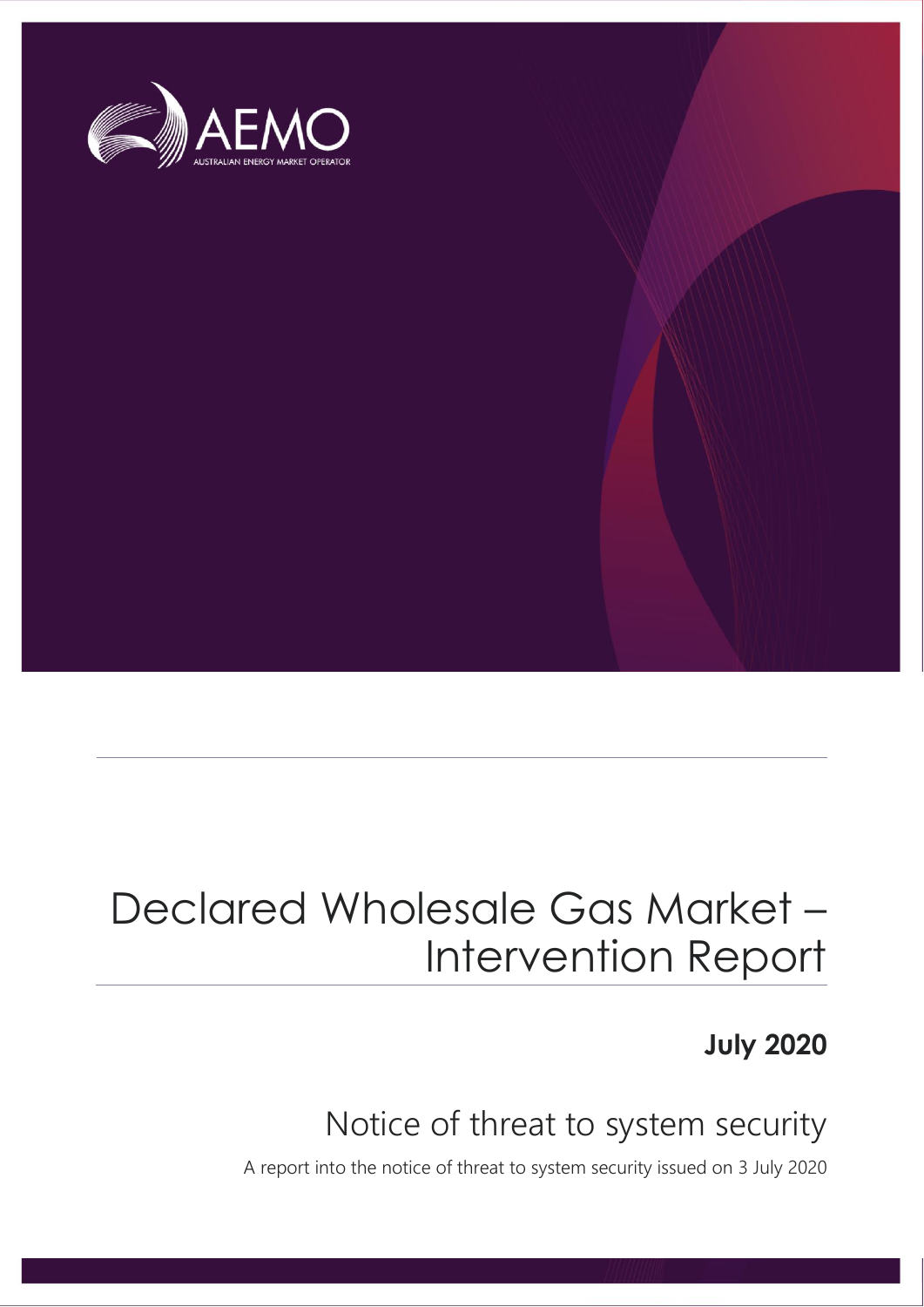### IMPORTANT NOTICE

#### **Purpose**

AEMO has prepared this report pursuant to rule 351 of the National Gas Rules, using information available as at 13 July 2020, unless otherwise specified.

#### **Disclaimer**

AEMO has made every effort to ensure the quality of the information in this report but cannot guarantee its accuracy or completeness. Any views expressed in this report are those of AEMO unless otherwise stated, and may be based on information given to AEMO by other persons.

Accordingly, to the maximum extent permitted by law, AEMO and its officers, employees and consultants involved in the preparation of this report:

- make no representation or warranty, express or implied, as to the currency, accuracy, reliability or completeness of the information in this report; and
- are not liable (whether by reason of negligence or otherwise) for any statements or representations in this report, or any omissions from it, or for any use or reliance on the information in it.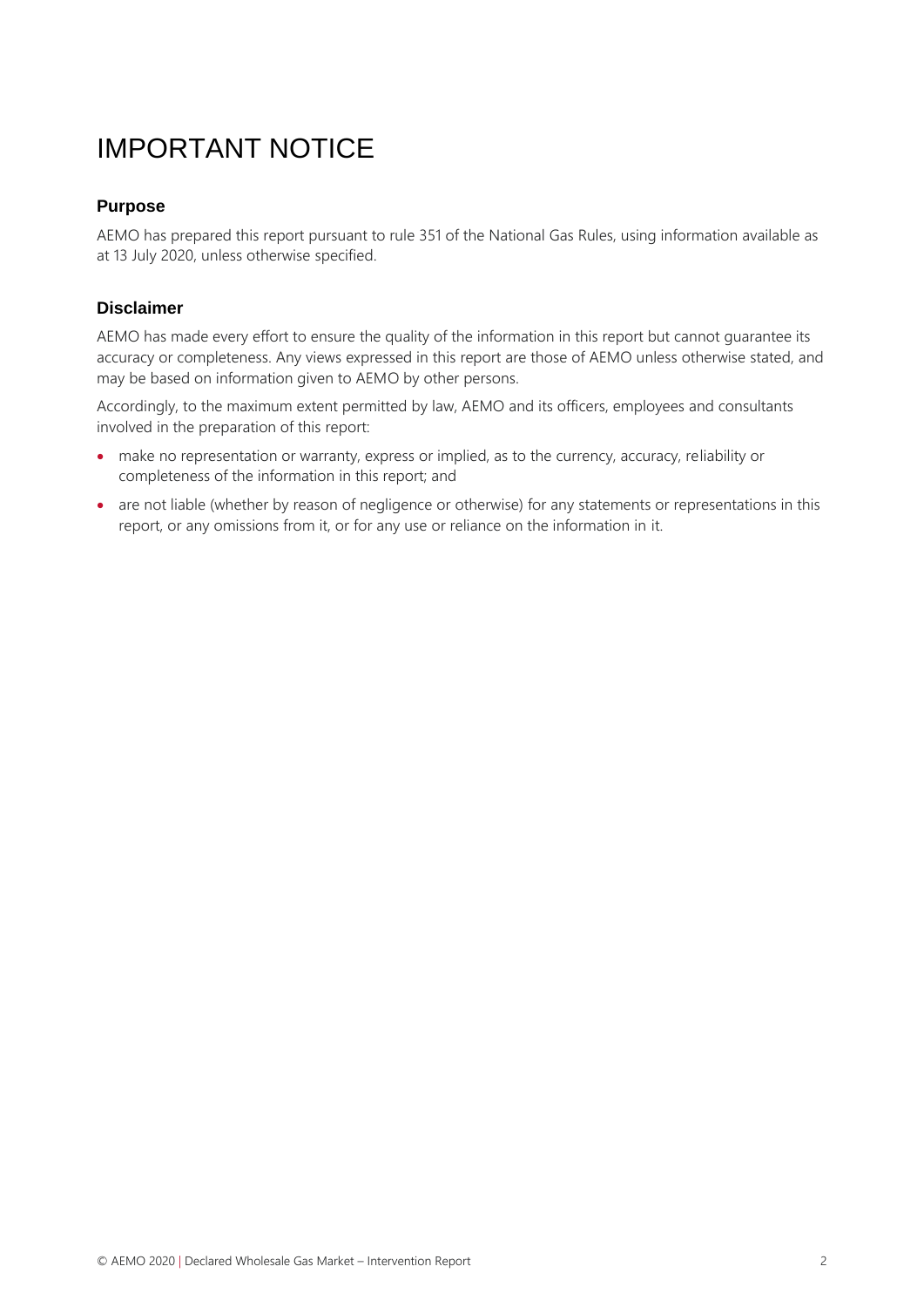### **Contents**

| 1.    | Introduction                             |   |
|-------|------------------------------------------|---|
| 2.    | <b>Event Summary</b>                     | 4 |
| 3.    | <b>Assessment of event</b>               | 6 |
| 3.1   | Adequacy of Part 19 of the NGR           | 6 |
| 3.1.1 | Notice of threat to system security      | 6 |
| 3.1.2 | Intervention Report Timing               | 6 |
| 3.1.3 | <b>Demand Forecasts</b>                  |   |
| 3.2   | Appropriateness of actions taken by AEMO | 7 |
| 4.    | <b>Costs of intervention</b>             | 7 |
| 5.    | Conclusion                               | 8 |
| A1.   | Chronology                               | 9 |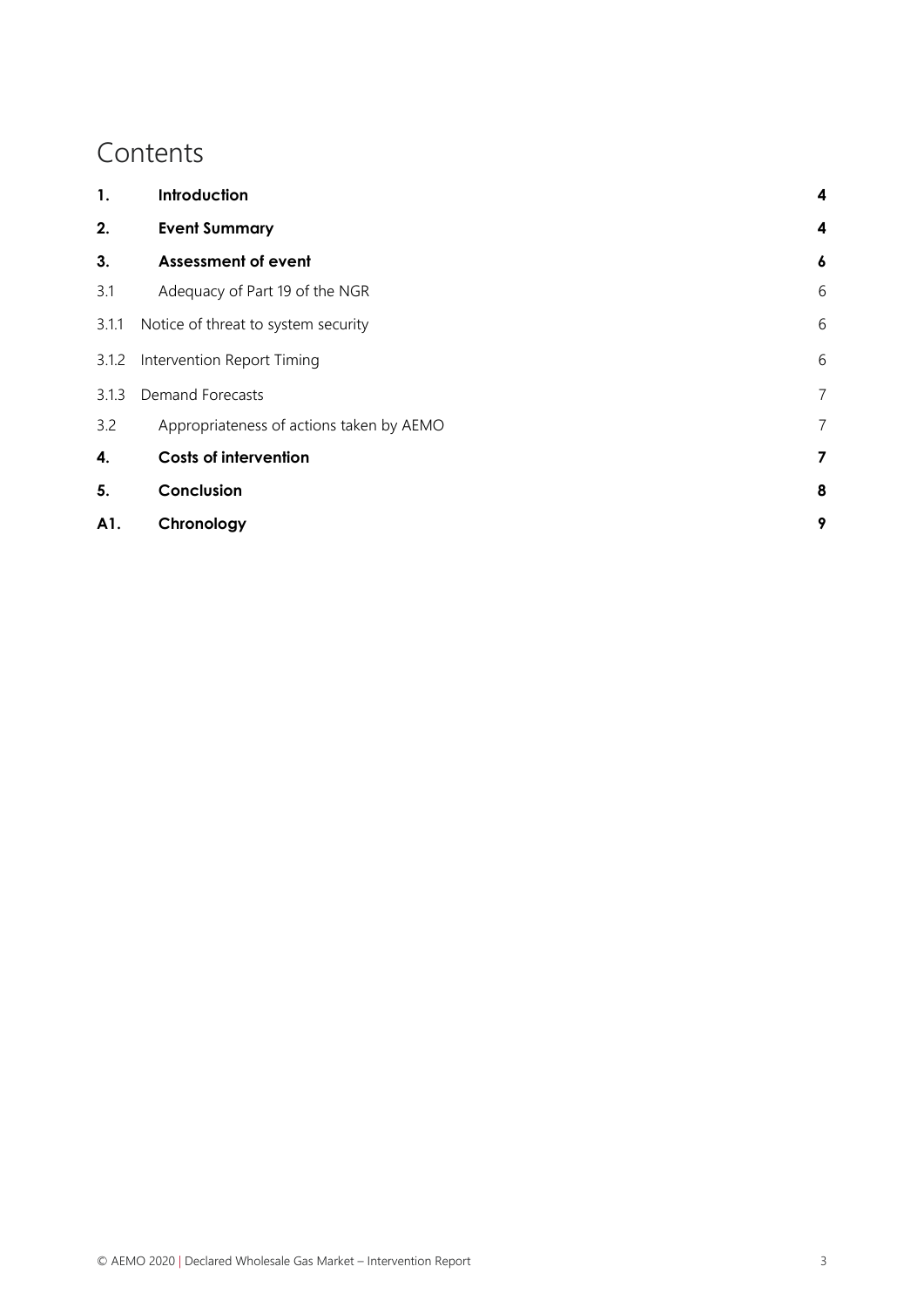# <span id="page-3-0"></span>**1. Introduction**

AEMO issued a notice of a threat to system security in the Victorian Declared Wholesale Gas Market (DWGM) for gas day 3 July 2020. This event was due to actual gas demand during the day tracking higher than forecast indicating a potential breach of the minimum operating pressure at Dandenong City Gate.

When pressures within the Declared Transmission System are forecast to fall below minimum operating limits, AEMO will indicate to the market that there is a threat to system security and out-of-merit-order injections may be scheduled to maintain system security.

In the end no Dandenong LNG injections (in-merit or out-of-merit) were scheduled for the day, as updated modelling showed it was no longer required, due to updates in the demand forecast and increased injections. There was no market impact.

Rule 351 of the National Gas Rules (NGR) requires that AEMO investigate and prepare a report following an event which is or may be a threat to system security. Rule 351 also requires that AEMO assess and advise on:

- the adequacy of the provisions of the NGR relevant to the event or events;
- the appropriateness of actions taken by AEMO in relation to the event or events; and
- the costs incurred by AEMO and Registered participants as a consequence of responding to the event or events.

This report is published in accordance with rule 351(2) of the NGR. All times used in this report are AEST.

# <span id="page-3-1"></span>**2. Event Summary**

Cold temperatures had been forecast for Victoria on 3 July 2020, with a maximum forecast of 10.3°C in Melbourne and the actual temperatures were in line with the forecast as can be seen in **[Figure 1](#page-3-2)**.

<span id="page-3-2"></span>**Figure 1 Forecast Temperature compared with Actual Temperature**

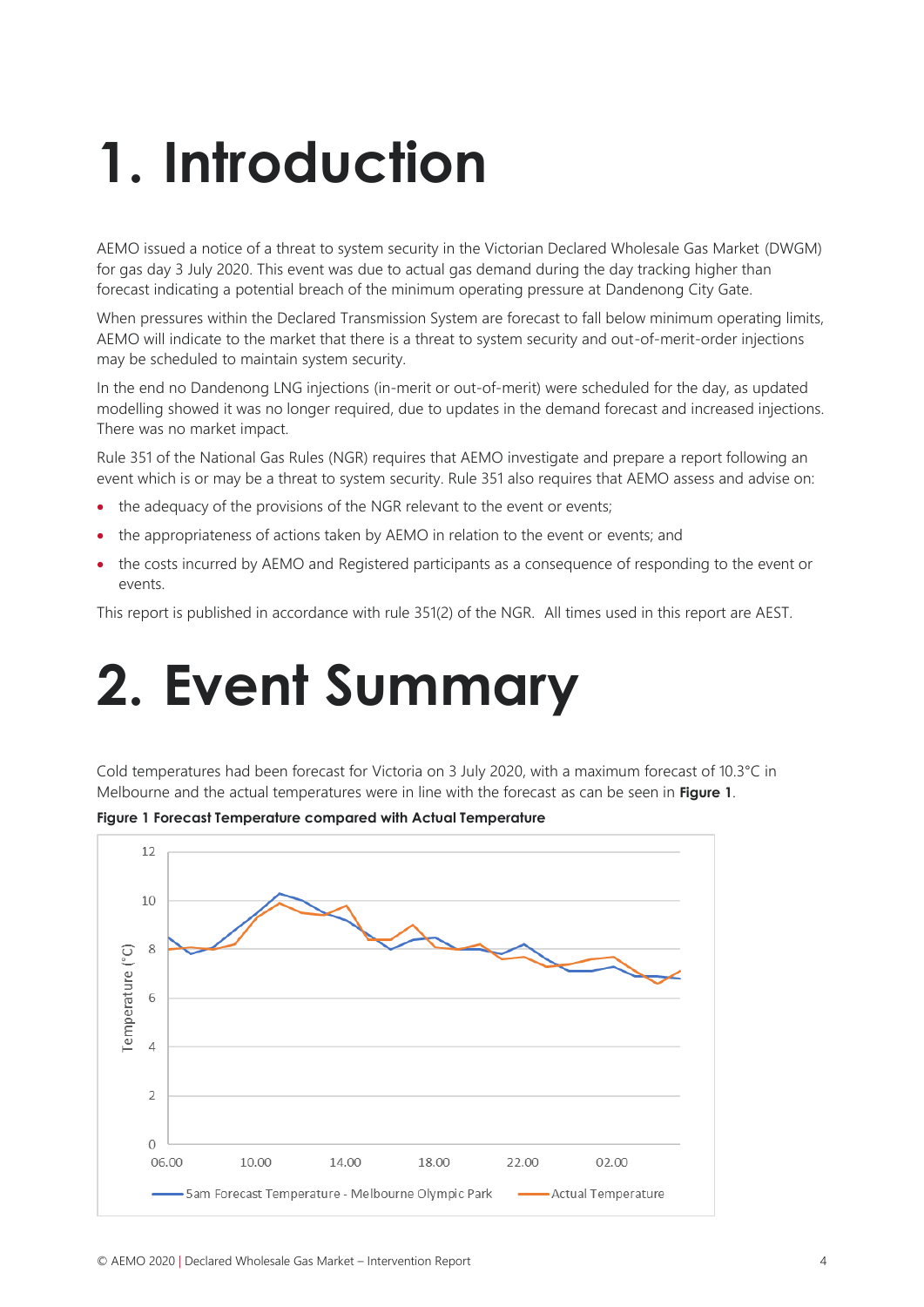Since the emergence of COVID-19 AEMO has observed a trend of sustained higher demands throughout the day as a result of increased numbers of people working from home. Prior to COVID-19 restrictions, the demand profile on a typical cold day would consist of a high morning and high evening demand and a dip in demand in the middle of the day. This change in demand profile has been challenging to forecast for both AEMO and Market Participants given the limited data set available. This can be seen in **[Figure](#page-4-0) 2** which shows a comparison of the hourly forecasts and actual demand, as updated at each scheduling interval. The 10.00 am scheduling interval forecasts highlight the deviation away from actual demand.

Market Participants had forecast, in aggregate, a daily system demand of 1081 TJ at the 6.00 am schedule and only minor updates to this aggregate forecast were made at subsequent scheduling intervals. AEMO's 6.00 am forecast for the day was 1070 TJ and was much more aligned to the final demand profile by the 2.00 pm scheduling interval. Actual demand on 3 July 2020 was approximately 1,120 TJ.

The cold weather across the day, combined with the COVID-19 adjusted demand profile, resulted in demand tracking higher than forecasts from around 10.00 hrs through to 18.00 hrs. The following chart highlights:

- The difficulties in correctly forecasting the demand profile on a very cold day with the forecasts more aligned to the typical cold day profile observed in previous years.
- That AEMO, with the benefit of real-time data was able to adjust the 2.00 pm forecast to be much closer to actuals than Market Participants (MPs) were able to.



<span id="page-4-0"></span>**Figure 2 Comparison of forecast system demand and actual system demand by schedule**

Similar to the situation on 1 June 2020<sup>1</sup>, at the 2.00 pm scheduling interval AEMO's modelling forecast that there could be system security issues if the demand continued to track above forecast, with system pressure potentially breaching limits at Dandenong City Gate (DCG) Inlet by 21.00 hrs.

Consequently, AEMO notified the market of a threat to system security at 14.31 hrs seeking a market response. In the notification, AEMO indicated that a market response may alleviate the threat to system security and that there was the potential for 20 TJ of out-of-merit-order injections to be scheduled from Dandenong LNG Facility at the 6.00 pm scheduling interval.

Subsequent modelling indicated that LNG would no longer be required for the 6.00 pm scheduling interval, as a result of a slight reduction in demand forecast and an increase in injections.

<sup>1</sup> AEMO. Declared Wholesale Gas Market – Intervention Report – 1 June 2020. Available a[t https://aemo.com.au/-/media/files/gas/dwgm/2020/dwgm-er-20-](https://aemo.com.au/-/media/files/gas/dwgm/2020/dwgm-er-20-002-1-jun-2020.pdf) [002-1-jun-2020.pdf](https://aemo.com.au/-/media/files/gas/dwgm/2020/dwgm-er-20-002-1-jun-2020.pdf)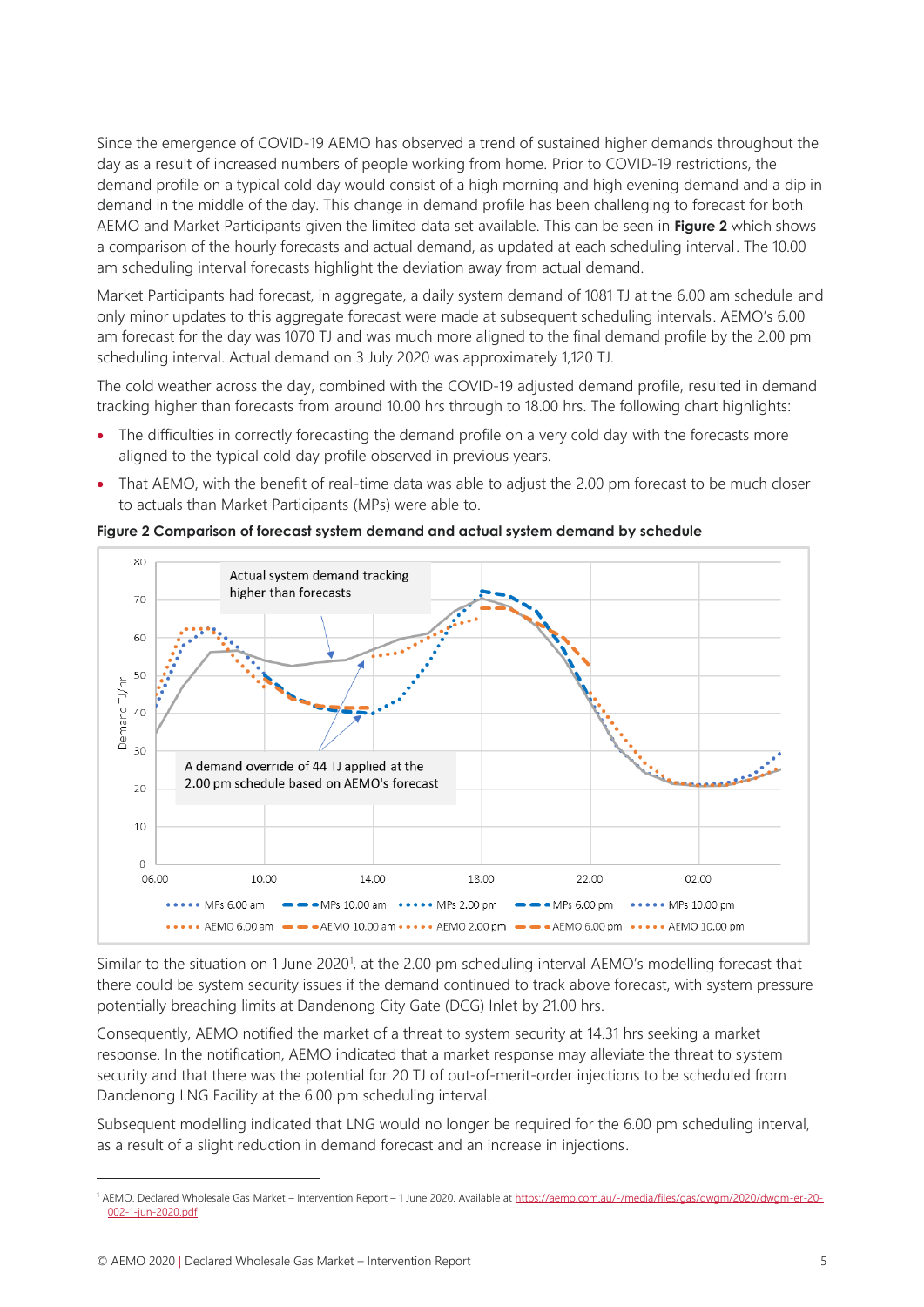AEMO notified the market at 22.05 hrs that the threat to system security had ended.

A chronology of events is included in appendix [A1.](#page-8-0)

# <span id="page-5-0"></span>**3. Assessment of event**

This event was triggered due to the demand being higher than forecast throughout the day. The decision to issue a notice of a threat to system security was made for the following reason:

• There was the potential for a pressure breach at DCG Inlet

### <span id="page-5-1"></span>3.1 Adequacy of Part 19 of the NGR

In respect of this event, AEMO has assessed the application and adequacy of the NGR, with a primary focus on the following provisions:

- NGR 341 Notice of threat to system security
- NGR 351 Intervention reports
- NGR 208 and 215 Demand forecasts

### <span id="page-5-2"></span>3.1.1 Notice of threat to system security

NGR 341 requires that if AEMO believes there is a potential threat to system security, it must notify Registered participants, without delay, the details of that threat to system security.

At 14.31 hrs AEMO notified the market of the threat to system security, seeking a market response to the threat as per NGR 342.

If AEMO reasonably considers that a threat to system security is unlikely to subside without intervention (NGR 343), AEMO must intervene in the market by taking any measures it believes are reasonable and necessary to overcome the threat to system security. The Dandenong LNG facility had been notified earlier in the day that there was a possibility of LNG being scheduled in response to the threat to system security.

The issue of a potential pressure breach at DCG Inlet could be resolved by scheduling out-of-merit-order (injection bids above the market price) gas from Dandenong  $LNG<sup>2</sup>$ . In this event, the forecasts leading into the 6.00 pm scheduling indicated that LNG injections would not be required and as such no out-of-merit-order gas was required.

### <span id="page-5-3"></span>3.1.2 Intervention Report Timing

NGR 351 places an obligation on AEMO to publish an Intervention Report within 10 business days after the event. AEMO has previously raised this as concern given the limited time this placed on AEMO to conduct a thorough investigation, given the requirement to assess:

- the adequacy of the Rules;
- the appropriateness of actions taken by AEMO; and
- the costs incurred by AEMO and Registered participants as a consequence of responding to the event or events.

AEMO has reviewed this and AEMO intends to adopt the following approach to reporting on these events, wherever possible:

<sup>&</sup>lt;sup>2</sup> The bids at Dandenong LNG are scheduled in merit order, however, they are not in merit order when considering the market-wide bids.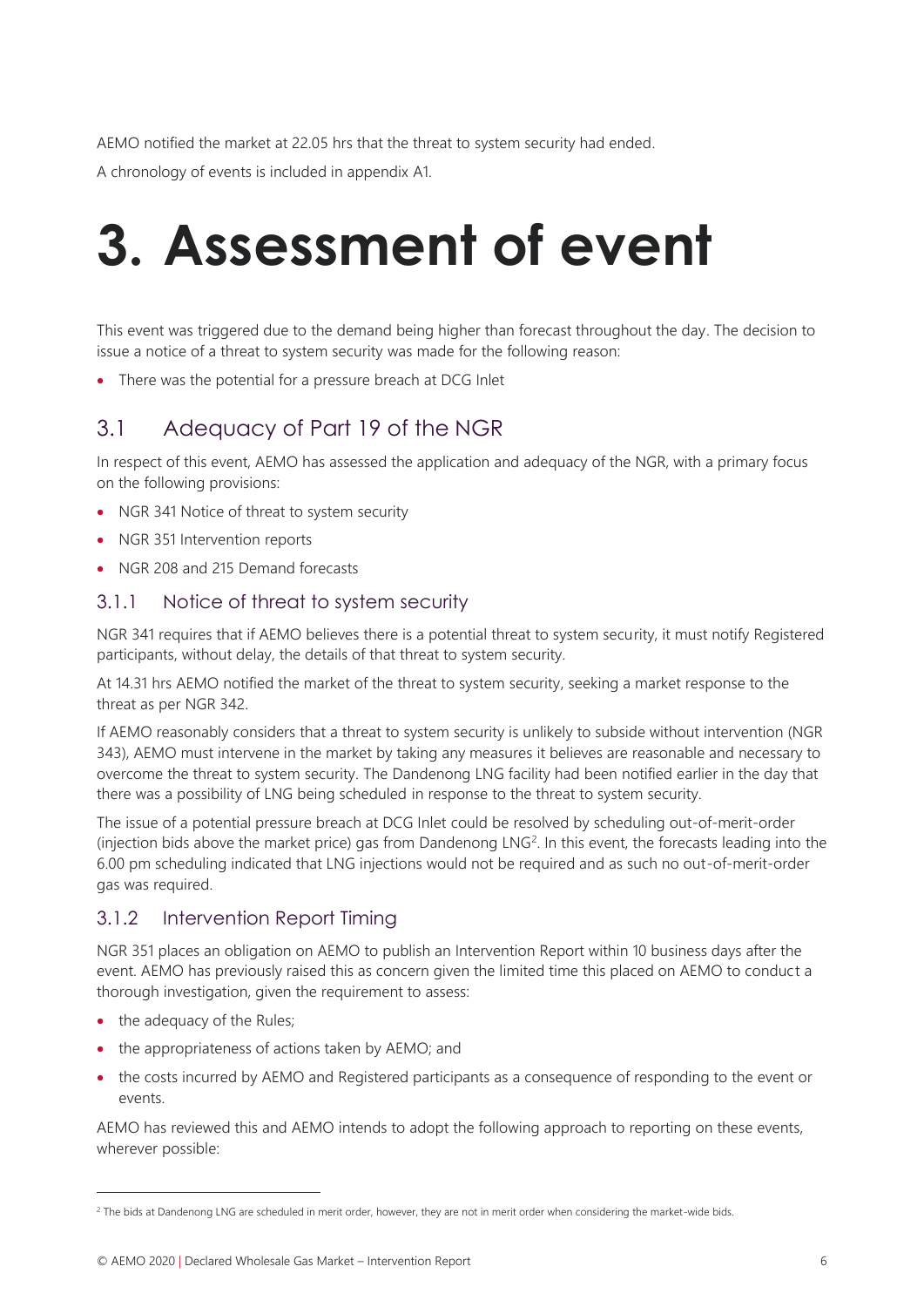- Investigate and publish a report based on immediately available data within 10 business days of the relevant event.
- Where not all information necessary to complete the required assessment is available, that report will be flagged as preliminary, with a final report to be published once the additional information is received and analysed.

For the purposes of this report, AEMO believes it has all necessary information and does not intend to publish a subsequent report.

### <span id="page-6-0"></span>3.1.3 Demand Forecasts

NGR 208 requires Market Participants to submit demand forecasts for the amount of gas that they expect to withdraw in each hour of the gas day, updated for each scheduling interval. For the purposes of producing operating schedules, as per NGR 215, AEMO must use these demand forecasts with the exception that AEMO can make a demand forecast override. A demand forecast override is an adjustment made by AEMO, in accordance with the gas scheduling procedures, for the purpose of ensuring system security in the preparation of operating schedules. On 3 July 2020 AEMO made a demand override of 44 TJ at the 2.00 pm scheduling interval and this action helped avoid the need to inject out-of-merit-order gas at the 6.00 pm scheduling interval.

### <span id="page-6-1"></span>3.2 Appropriateness of actions taken by AEMO

AEMO's objectives during this event were to:

- Operate in accordance with the NGR and the Wholesale Market Procedures;
- Limit the risk of involuntary curtailment to customers including Gas-fired Power Generation;
- Alleviate the threat to system security and return the DTS to normal operating conditions.

NGR 206 requires that AEMO schedule injections into and withdrawals from the DTS in accordance with bids and must:

- Comply with the gas scheduling procedures; and
- Use its reasonable endeavours to operate within the system security procedures.

AEMO's modelling indicated a potential breach of pressures could occur after the 6.00 pm scheduling interval as a result of the higher demands that had occurred throughout the day.

In this event, AEMO took all reasonable steps to assess the forecasts and notify the market, seeking a market response and later updating the forecasts and removing the need to schedule out-of-merit-order gas. AEMO has also subsequently made some minor updates to its demand forecasting system, noting that the sample of demand profiles is limited given the recent changes in demand profile as a result of COVID-19.

# <span id="page-6-2"></span>**4. Costs of intervention**

There was no market impact resulting from this event as no out-of-merit-order LNG was required to be injected.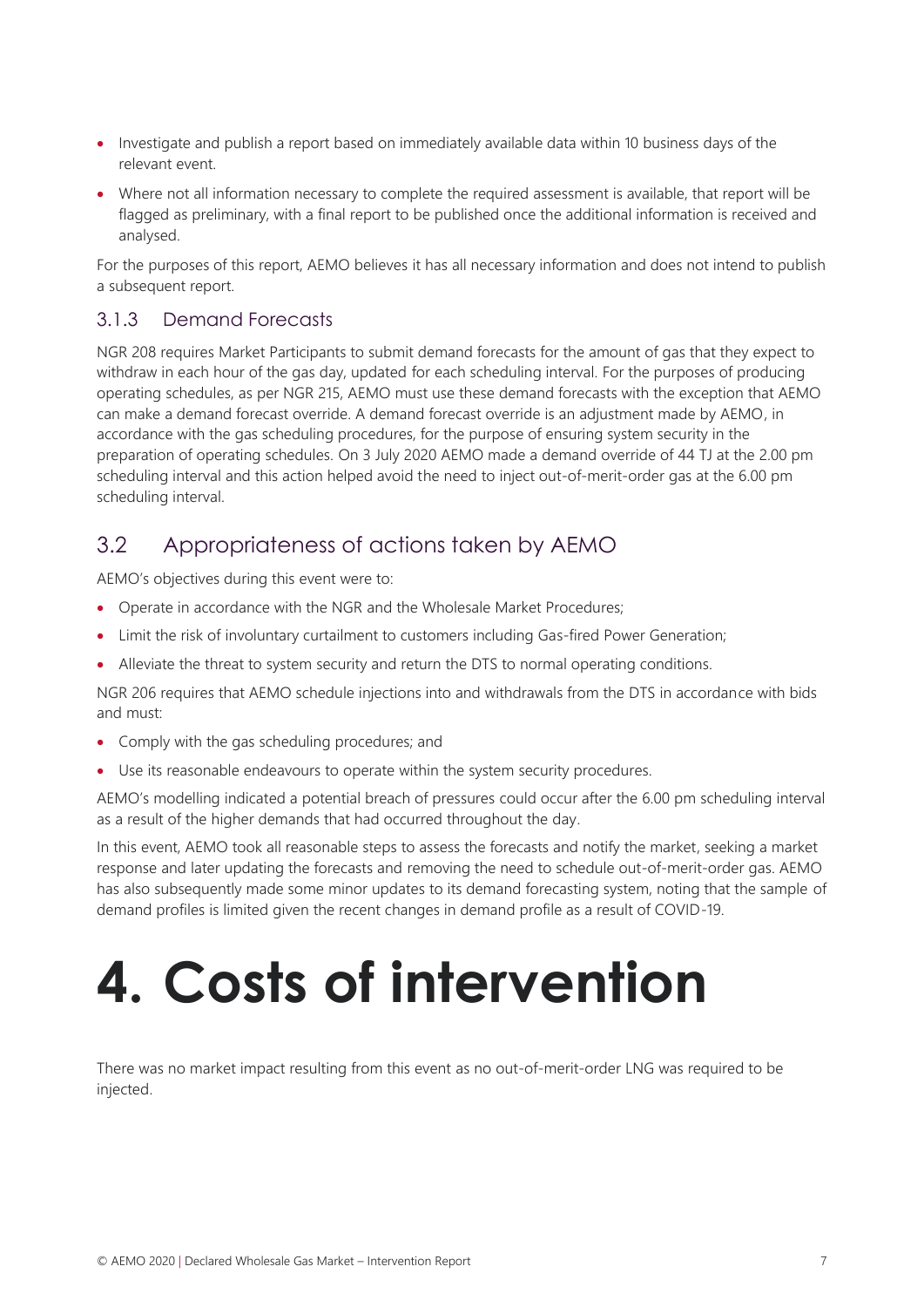# <span id="page-7-0"></span>**5. Conclusion**

AEMO issued a notice of threat to system security in the Victorian Declared Wholesale Gas Market for gas day 3 July 2020, seeking a market response.

For the 6.00 pm schedule, the modelling indicated that there was adequate supply and that out-of-meritorder LNG was not required. There was no market impact.

AEMO has assessed the application and adequacy of associated NGR provisions and finds that these provisions were applied correctly.

Please direct any feedback or questions regarding this report to [GasMarket.Monitoring@aemo.com.au.](mailto:GasMarket.Monitoring@aemo.com.au)